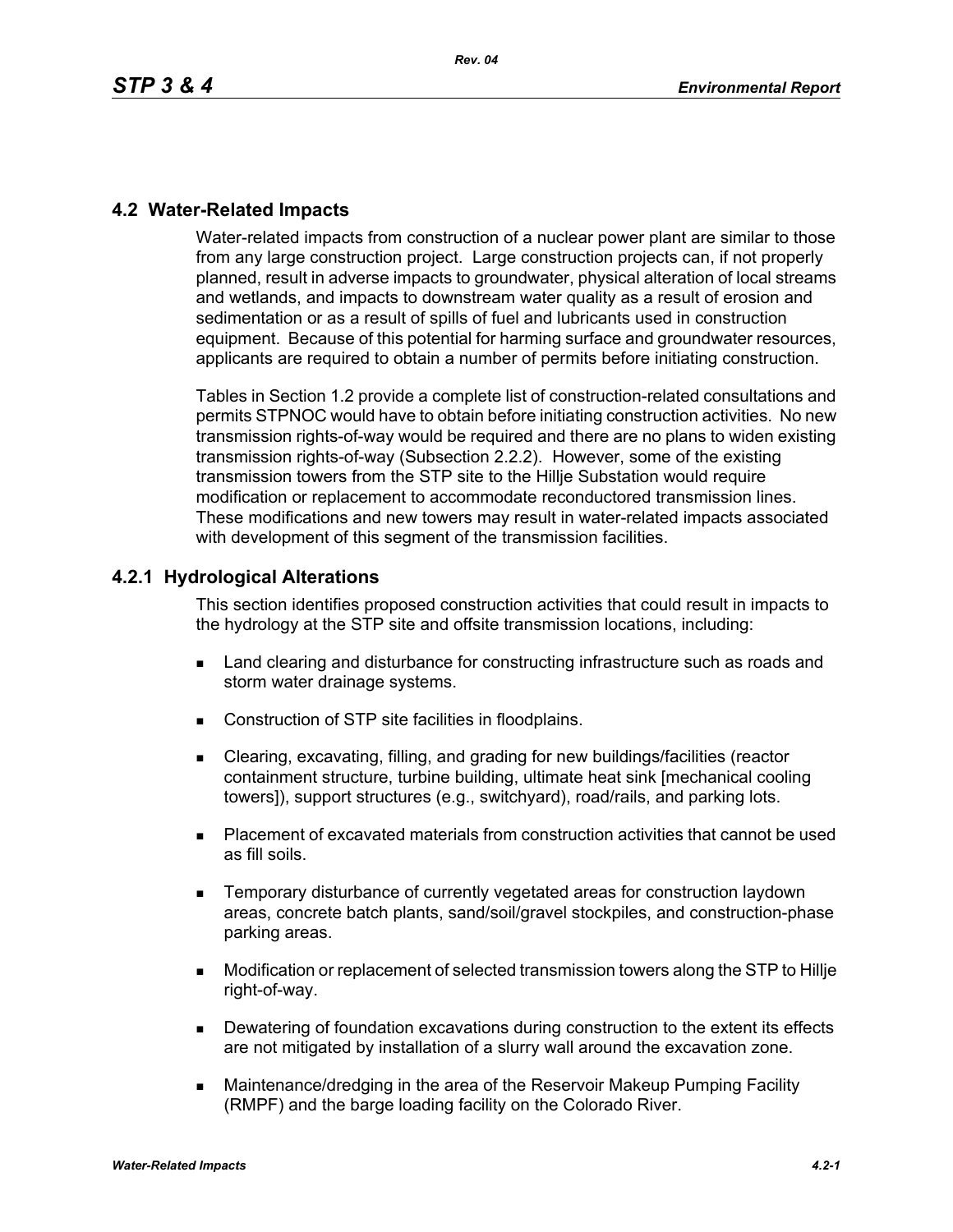# **4.2.1.1 Surface Water**

The STP 3 & 4 project will require replacing some of the existing transmission towers along the 20 miles of transmission right-of-way from the STP site to the Hillje substation (Section 3.7). The modification or replacement of the towers along the existing right-of-way would result in construction activities occurring that would likely result in the disturbance of surface soils within the footprint of the existing towers or access roads. The right-of-way itself as well as adjacent lands is used for crop production. Based on the current use of the land within the right-of-way, disturbance to surface soils would not appreciably alter surface water flow during the modification of the towers or construction of new towers. STPNOC has determined that impacts from the potential changes to surface water flow would be similar to the impacts from the original construction activities along the transmission right-of-way. The impacts would be temporary and would impact relatively small areas. Access to the existing rights-of-way would occur where existing access points are located and would not result in additional land disturbances. STPNOC, therefore, estimates impacts to surface water alterations would be SMALL and would not warrant additional mitigation other than those required by the appropriate permits. If construction activities occur close to surface water features, it is anticipated that the transmission line constructor would use erosion controls to limit the potential impacts to nearby water bodies or drainage features.

The only STP 3 & 4 facilities to be located in the Colorado River floodplain are those facilities that will be shared and have already been constructed for use by STP 1 & 2. These facilities are the RMPF, the Main Cooling Reservoir (MCR) blowdown discharge pipes, the MCR spillway discharge structure, and the barge facility. The remainder of the STP 3 & 4 facilities would be constructed in areas located above the elevation of the floodplain. Impacts to the floodplain from STP 3 & 4 would be less than the impact of constructing STP 1 & 2. The area occupied by these structures in the floodplain is insignificant when compared to the total area of the floodplain. There would be no additional reduction in channel conveyance and the elevation of the 100-year floodplain upstream and downstream of the STP site would not be affected by construction of STP 3 & 4. STPNOC has determined that impacts to the floodplain would be SMALL and would not warrant mitigation.

The local relief of the STP site varies from approximately 30 feet above mean sea level (MSL) in the northern portion of the site to 15 feet MSL in the southern portion, (Subsection 2.3.1.2). Within the site boundary (Figure 2.3.2-3) flows the West Branch of the Colorado River, the Colorado River, as well as surface water drainage features, one of which feeds 34-acre Kelly Lake, which is located in the northeast corner of the site (Reference 4.2-1). The largest surface water feature in the vicinity of the site is the above-grade MCR that covers approximately 7000 acres (2800 hectare). Another STP site surface water feature associated with STP 1 & 2 operations is the 47-acre Essential Cooling Pond (Reference 4.2-2).

As discussed in Subsection 2.3.1, Little Robbins Slough, an intermittent stream, flows south of the MCR to a coastal marsh area north of Matagorda Bay. A portion of Little Robbins Slough that would have been inundated by the construction of the MCR was relocated during the construction of STP 1 & 2 to an area outside of the MCR. The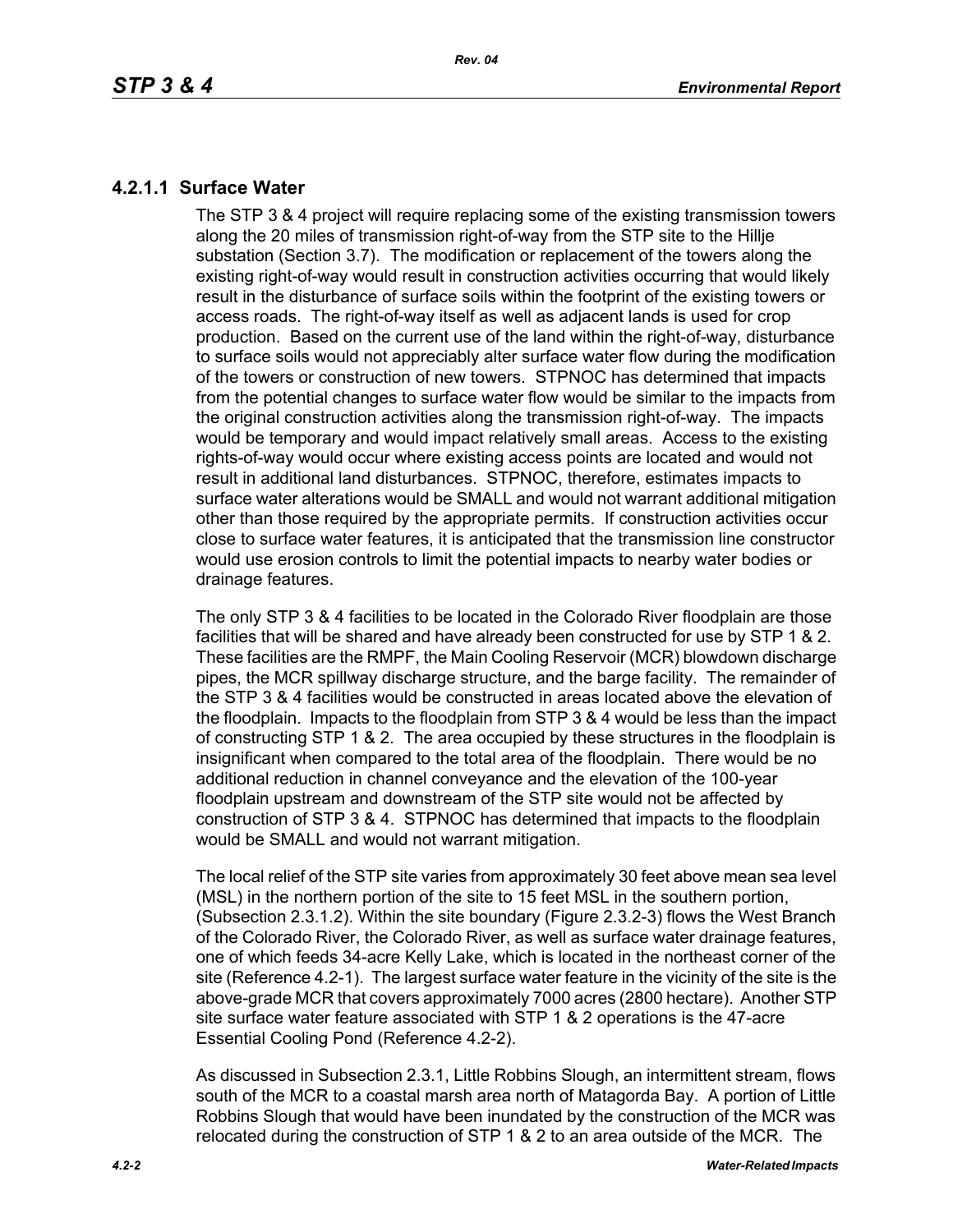relocated channel rejoins the natural drainage course approximately 1 mile east of the southwest corner of the MCR (Reference 4.2-2). The West Branch of the Colorado River is an old river channel associated with the Colorado River adjacent to the MCR that flows south toward the Gulf Intracoastal Waterway and Matagorda Bay. Surface water drainage features near the southeastern portion of the MCR feed the West Branch of the Colorado River, which flows only intermittently.

The construction of STP 3 & 4 and its support facilities, especially the proposed 2-mile long heavy-haul road (Figure 3.9-1) from the barge facility to STP 3 & 4 (Section 4.1) could alter the current surface water flow patterns. Drainage ditches, storm water culverts, and other drainage devices will be used to maintain flow patterns across the construction areas. The refurbishment of an existing rail line that enters the northern portion of the STP site would result in less impact to the area crossed than when originally constructed. Actual impacts would be similar to those associated with normal maintenance of the rail line, including rail and ballast replacement where appropriate.

Surface water features that could be affected by the STP 3 & 4 construction activities include the unnamed onsite drainage associated with site sloughs, drainage ditches currently located in the STP 3 & 4 project area, an area currently designated as the Texas Prairie Wetland Project (Subsection 2.4.1), several onsite areas of standing water and their associated drainages, and other site drainage features that flow to the Colorado River or to the West Branch of the Colorado River (Subsection 2.3.1). Refer to Section 2.4 for additional information on the STP site surface water features.

There have been no studies performed by STPNOC to determine water storage or flow characteristics for surface water features within the STP site boundary other than the Essential Cooling Pond for STP 1 & 2 and the MCR because none have been required by state regulatory agencies. Monitoring of STP site surface water features is performed in accordance with STPNOC's storm water management program. As discussed in Subsection 2.3.3, surface water quality is analyzed for radionuclides as part of the existing radiological monitoring program for the West Branch of the Colorado River, Little Robbins Slough, the East Branch of Little Robbins Slough, a surface water drainage ditch located northeast of the MCR, and the MCR, as indicated in Subsection 2.3.3.

Part of a surface water ditch system is currently located in the area proposed for the STP 3 & 4 facilities. The ditch drains surface water away from the northern portion of the STP 1 & 2 operations area when surface water is present as the result of precipitation events. STPNOC plans to relocate this section of ditch north of the STP 3 & 4 site to capture surface water runoff from STP 1 & 2 and STP 3 & 4. As discussed in Subsection 2.4.1, STPNOC performed a bio-assessment survey of the ditch that passes through the STP 3 & 4 site that could be affected by construction activities (Reference 4.2-3).

STPNOC also surveyed the proposed construction site to determine if jurisdictional wetlands were present (Reference 4.2-4). Subsequent to the completion of this survey, STPNOC performed additional surveys in concert with its request for a Preliminary Jurisdictional Determination of wetlands within the areas potentially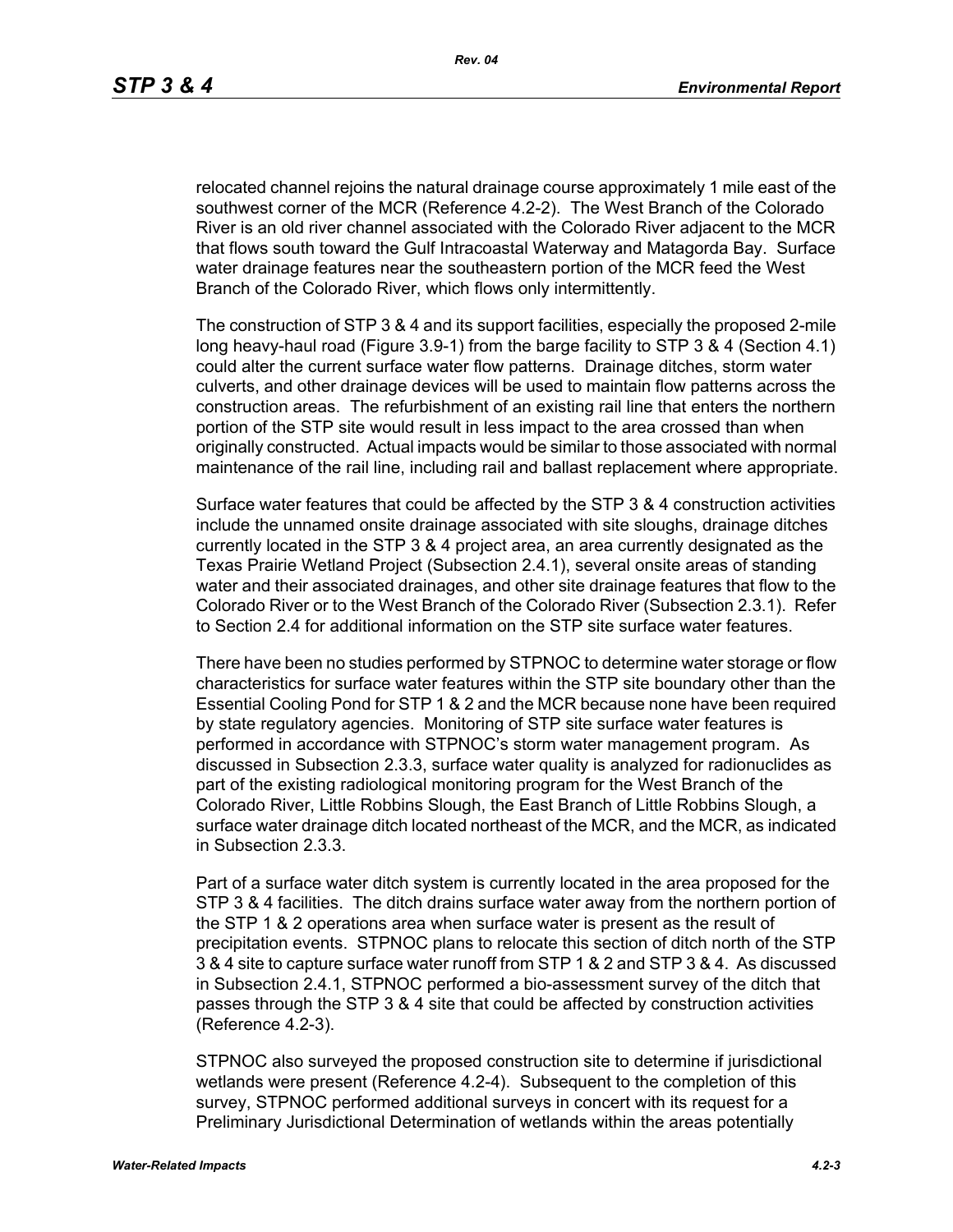affected by construction of Units 3 & 4. In May of 2009 the USACE confirmed the presence of 29 separate wetlands which would fall under the jurisdiction of the Clean Water Act. These wetlands ranged in size from 0.07 acres to 3.78 acres. Each of these wetlands would be avoided during construction activities (Reference 4.2-4). STPNOC would use silt fences and other erosion control devices, as needed, to help mitigate the possibility of surface water runoff from proposed construction activities impacting the STP site's surface water drainage features.

The RMPF intake structure on the Colorado River for STP 1 & 2 was built with the capability to provide enough makeup water to the MCR for four nuclear units. At present, it is operating at half its capacity, with only four makeup pumps in service. STPNOC has determined that the RMPF intake structure itself would not have to be modified to accommodate the new units. New pumps would be installed in the existing structure. This would limit potential direct impacts to the Colorado River.

The circulating water intake structure for STP 3 & 4 would be located on the modified existing MCR dike south of the STP 1 & 2 circulating water intake. The circulating water discharge outfall for STP 3 & 4 is located approximately 1000 feet west of the STP 1 & 2 discharge structure. Because of the configuration of circulating water pipes passing over the embankment, an overflow weir would be installed inside the discharge outfall to maintain proper siphon when the water level drops toward the low-water level datum. Downstream of the discharge outfall, riprap placement would be provided to prevent erosion. For more information, refer to Subsection 3.4.2.3. The MCR discharge is the existing blowdown facility to the Colorado River downstream of the RMPF. The MCR blowdown structure to the Colorado River is adequate in size to support the proposed project.

Any maintenance dredging of the Colorado River in the vicinity of the RMPF and the barge landing facility would be performed under existing or future STPNOC permits as required by the U.S.Army Corps of Engineers and in accordance with any applicable state permits or other requirements (Section 1.2 Tables 1.2-1 through 1.2-4). Dredged material from the dredged locations would be disposed in accordance with the STP site's dredging permits. Surface water impacts from dredging would be limited to the Colorado River in the direct vicinity of dredging operations and to the vicinity of the dredged material disposal area. Dredging would disturb sediments and increase turbidity downstream of the RMPF; however, impacts would be of short duration essentially limited to the period of actual dredging operations.

The State of Texas Construction Storm Water Program requires industrial facilities that discharge to waters of the United States and plan construction that would disturb more than 5 acres of land to:

- Obtain coverage under the Texas Pollutant Discharge Elimination System (TPDES).
- **IMPLEMENT MANAGEMENT EXAMPLE THE IMPLEMENT INCORDIT IN THE IMPLEMENT INCORDIT IN THE IMPLEMENT INCORDIT IN THE IMPLEMENT INCORDIT** devices and retention ponds) and operational measures to prevent the movement of pollutants (including sediments) offsite via storm water runoff.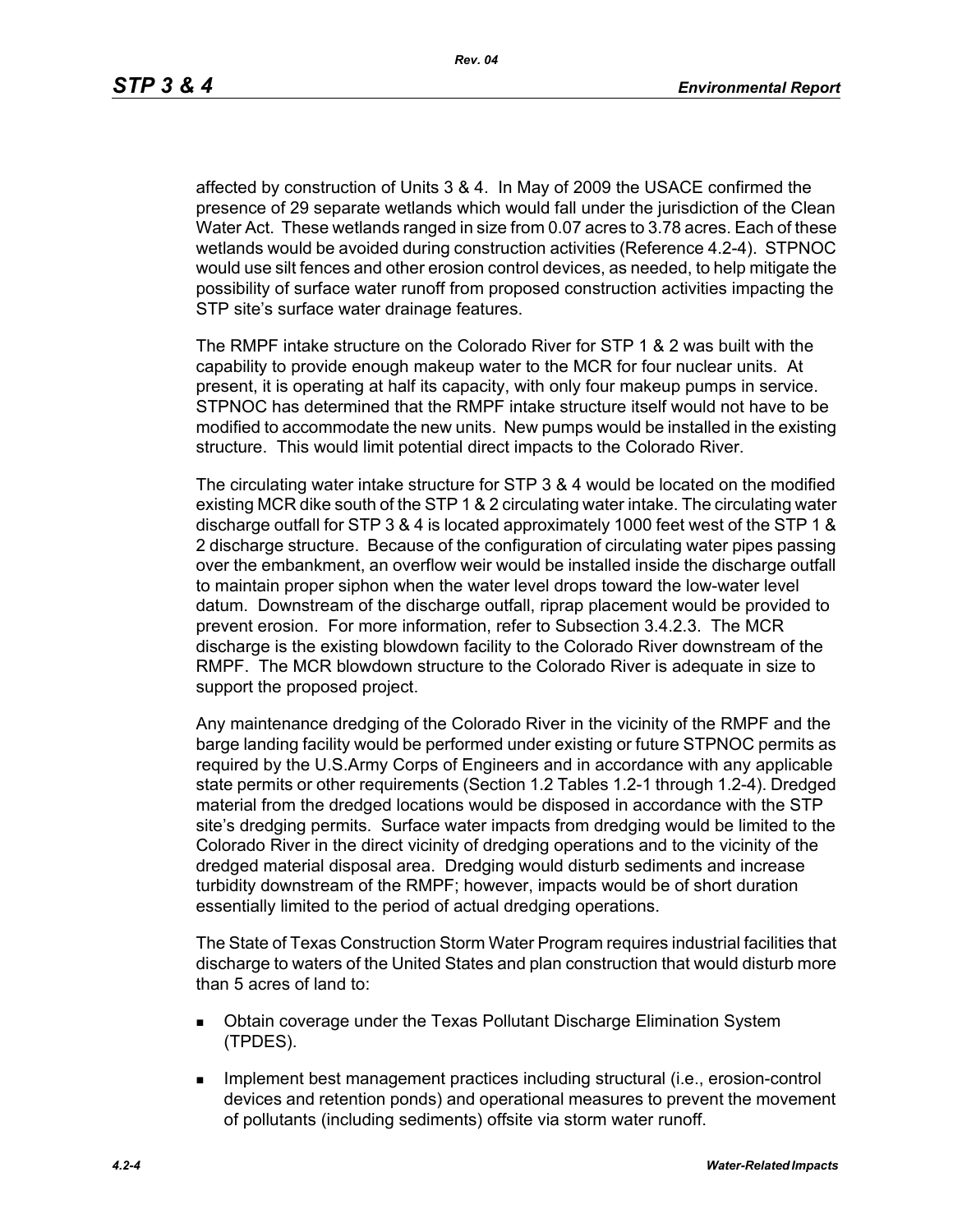**Develop a Storm Water Pollution Prevention Plan (SWPPP) through the TCEQ.** 

New retention ponds and connecting drainage ditches would be constructed to accommodate surface water runoff from areas where surface soils would be disturbed by construction activities. The proposed ditches and retention ponds may also be used to allow potential sediment-laden water generated from dewatering activities to settle in them to reduce the amount of sediment potentially discharged to surface water bodies at the site. The water could then, if necessary, be discharged at a TPDES permitted outfall. The locations of these ditches and retention ponds have yet to be determined.

Therefore, STPNOC concludes that impacts to surface water hydrology would be SMALL and would not warrant additional mitigation in addition to those included in required permits.

# **4.2.1.2 Groundwater Dewatering**

As discussed in Subsection 2.3.1, groundwater use in the vicinity of the STP site is primarily from the confined Chicot Aquifer (Beaumont Formation) within the Gulf Coast Aquifer system. The Chicot Aquifer is separated into shallow and deep aquifers by at least 150 feet of confining clay. Groundwater wells in Matagorda County are located within the Chicot Aquifer (Subsection 2.3.1). The Beaumont Formation comprises the shallower aquifer material below the alluvial deposits directly along the Colorado River channel and deeper portions of the Chicot Aquifer. The Beaumont Formation is comprised of deltaic sediments consisting of discontinuous interfingering beds of clay, silt, sand, and gravel that grade laterally over short distances (Reference 4.2-2). The upper 10 to 30 feet of the Beaumont Formation acts as an upper confining unit for the shallow portion of the Chicot Aquifer. As discussed in Subsection 2.3.1, the base of the shallow portion of the Chicot Aquifer is 90 to 150 feet deep at the STP site. This shallow portion of the Chicot Aquifer is the portion of the aquifer in which dewatering would occur.

Recharge to the shallow portion of the Chicot Aquifer is within a few miles north of the STP site. Discharge from the shallow portion of the aquifer is to local wells, to Colorado River alluvial material east of the site, and to Matagorda Bay and the Colorado River estuary, approximately 5 miles southeast of the site (Subsection 2.3.1).

The excavations for STP 3 & 4 would be approximatly one year apart. Each excavation would reach a depth of approximately 95 feet below grade. Perimeter dewatering would be required to a depth of at least 35 feet with dewatering wells for the deeper portion of the excavations located in the lower unit of the shallow portion of the Chicot aquifer to a depth of approximately 95 feet below grade. A slurry wall will be installed around the entire excavation (both Units 3 and 4) to a depth of approximately 125 feet below grade. The extent of each excavation would be approximately 1000 feet wide (east-west) by 1200 feet long (north-south) and would cover an area of approximately 27 acres for each unit.

It is currently anticipated that dewatering and excavation activities for STP 3 & 4 and their ancillary facilities would be similar to those performed during construction of STP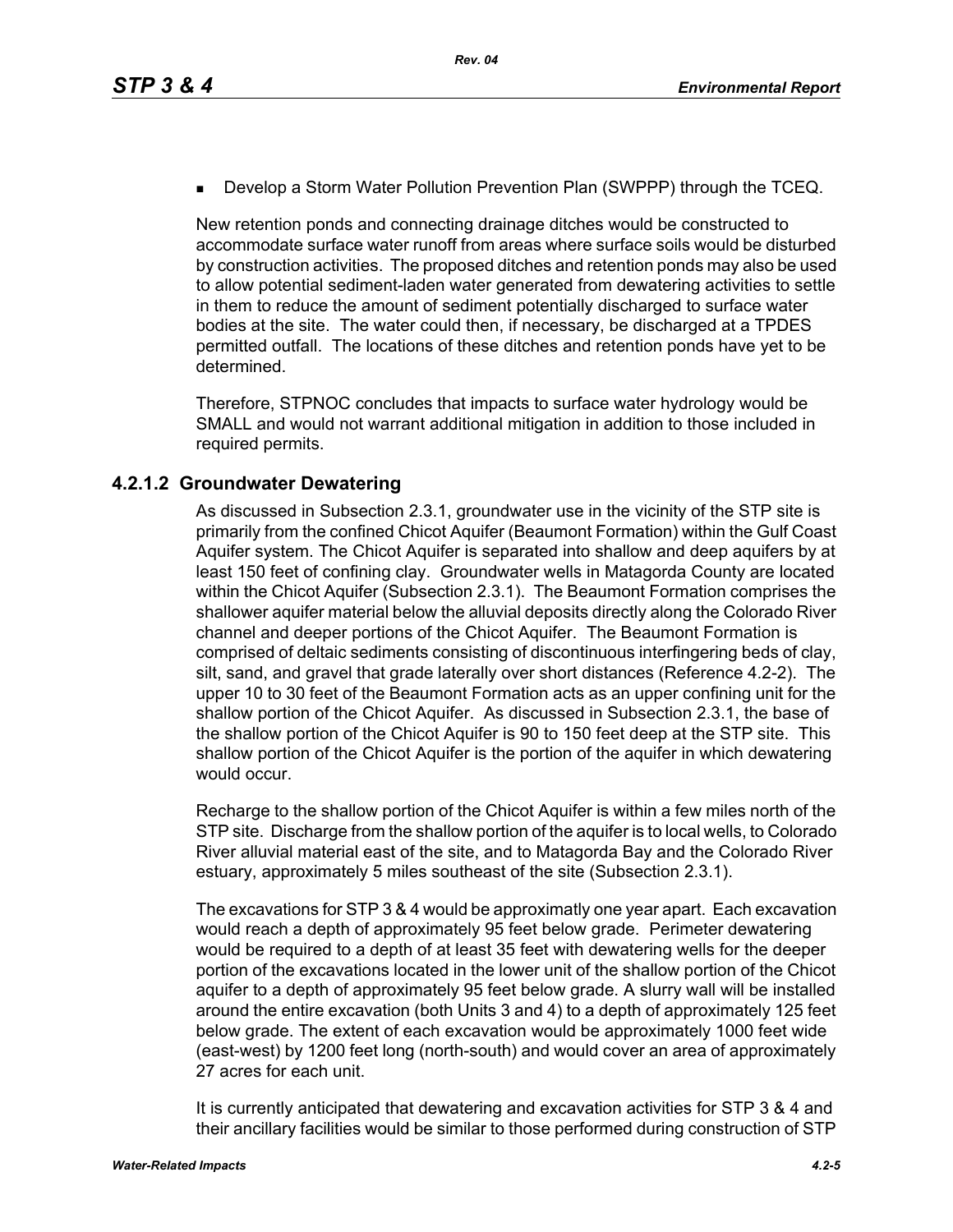1 & 2. Dewatering and excavation activities for the existing STP 1 & 2 are described in STP 1 & 2 FSAR Subsection 2.5.4 (Reference 4.2-1). As discussed in Subsection 2.3.1, the proposed cut and fill excavation dewatering activities for STP 3 & 4 would consist of a combination of a perimeter slurry wall, deepwells, recharge wells, jet eductors, sand drains, wellpoints, pumps, standby pumps, sumps, sump pumps, trenches, and necessary appurtenances capable of achieving the design requirements to dewater or to depressurize the major water-bearing strata. The perimeter dewatering wells would control lateral inflow and assist in removing water stored within the excavation. The open pumping system would control precipitation runoff, assist in water storage removal, and any inflow to the excavation.

 The initial dewatering rate is estimated to be 6700 gpm and is expected to decline to approximately 1000 gpm due to the surrounding slurry wall. The hydraulic conductivity in the upper unit of the shallow portion of the Chicot Aquifer is between 65 and 420 gallons per day/square foot (gpd/ft<sup>2</sup>). Transmissivity values range from 1100 and 10,500 gallons per day per ft (gpd/ft). The storage coefficient varies between 0.0017 and 0.0007. The lower unit of the shallow portion of the Chicot Aquifer has a hydraulic conductivity that ranges between 410 and 600 gpd/ft<sup>2</sup>, a transmissivity range between 13,000 and 33,000 gpd/ft, and storage coefficients between 0.00045 and 0.00071.

Based on the range of estimated flow, drawdown and subsidence estimates at key facility structures are included in Table 4.2-1. The excavation dewatering rates measured during STP 1 & 2 construction (1300 gpm to 2900 gpm) indicate the estimated STP 3 & 4 rates would be less than the upper bounded steady-state flow of 6700 gpm at the initial dewatering with a steady state of approximately 1000 gpm, which suggests that the estimates based on the lower hydraulic conductivity value may be more realistic. Therefore, the amount of projected drawdown and subsidence at the MCR and STP 1 & 2 would likely be on the lower end of the estimate range as shown in Table 4.2-1. Table 4.2-2 includes groundwater hydrologic parameters based on pump tests performed in the upper portion of the Chicot Aquifer.

As discussed in Subsection 2.3.1, the soils to a depth of approximately 10 to 30 feet in the vicinity of STP 3 & 4 consist primarily of silty clays that create a confined groundwater system in the shallow portion of the Chicot Aquifer at the site. The presence of the surficial clays would also isolate wetlands and shallow surface water (natural and man-made drainage) features in the vicinity of STP 3 & 4 from the underlying subsurface soil units being dewatered during construction. Therefore, the impact to wetlands or to surface water drainage features in the vicinity of the proposed excavation from the proposed dewatering activities would be SMALL and would not warrant additional mitigation.

Due to the presence of the confining clays above and below the shallow portion of the Chicot Aquifer, dewatering activities would be limited to the shallow portion of the Chicot Aquifer. As discussed in Subsections 2.3.1 and 2.3.2, the closest offsite well to the STP 3 & 4 site location (Figure 2.3.1-43) installed in the shallow artesian portion of the Chicot Aquifer is Well 2004120846, which is located approximately 9000 feet east of the STP 3 & 4 site. This well is approximately 80 feet deep and is used to supply water to livestock.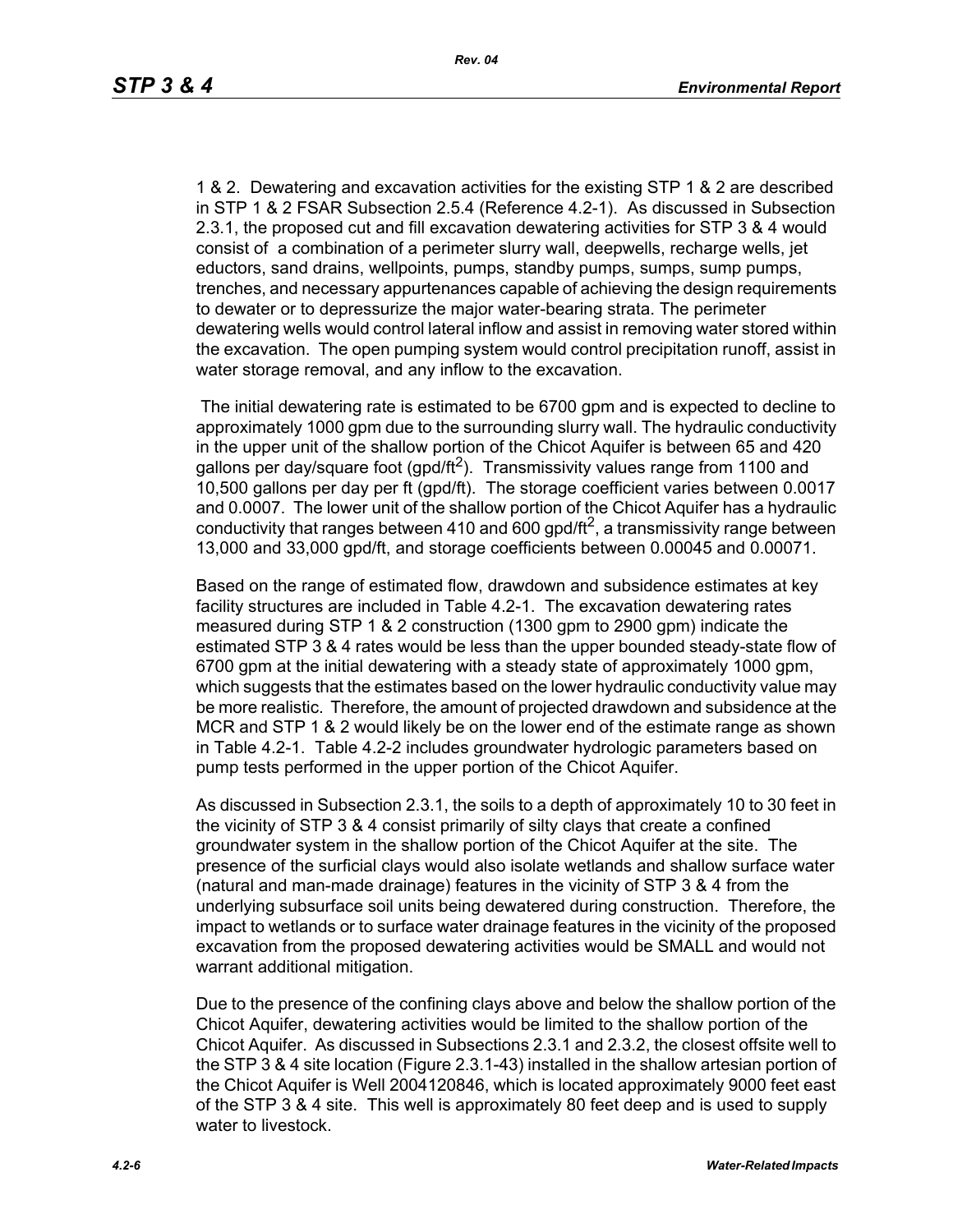Dewatering activities in the upper shallow aquifer would not impact most local water well users because most water wells close to the site are located in the deeper portion of the Chicot Aquifer (Subsection 2.3.2). Dewatering wells would be installed above the confining layer separating the shallow portion of the Chicot Aquifer from the deeper portion. Therefore, dewatering would occur within the direct vicinity of the excavation for a reasonably short period of time (period of construction), affecting only the shallow portion of the Chicot Aquifer. The potential for subsidence associated with dewatering would be SMALL and limited to onsite areas, primarily to the areas of STP 1 & 2 and the MCR. Subsidence impacts could be mitigated through the installation of cutoff walls that would limit the amount of groundwater required to be pumped during the dewatering of the excavation. The use of injection wells or infiltration trenches could also help to limit the amount or possibility of subsidence near the existing STP site facilities by creating an area of recharge between the excavation and those facilities.

As discussed in Subsection 2.3.1, the use of the slurry wall could reduce the amount of water it would be necessary to remove from the excavation during dewatering. The steady state dewatering during the construction phase is significantly reduced with an estimated dewatering rate of 1000 gpm.

As discussed in Subsection 2.3.1, the MCR is connected to the shallow portion to the Chicot Aquifer where the surficial clays were excavated during the construction of the STP 1 & 2. This connectivity of the MCR to the shallow portion of the Chicot Aquifer and the fact that the proposed excavation sites are only 2200 feet from the MCR, dewatering over time could result in the movement of water from the MCR (higher head potential) to the excavation (lower head potential) if there are subsurface flow paths that directly connect the two areas. The loss of surface water from the MCR as a result of dewatering activities could result in the need to increase surface water use from the Colorado River or an increase in groundwater use. The use of the slurry wall between the excavation for STP 3 & 4 and the MCR could block potential flow from the MCR to the STP 3 & 4 excavation and prevent the additional loss of surface water from the reservoir.

Due to the nature of the clay and sand materials, sumping may be required to handle any seepage, trapped water, perched water, or surface water on top of these formations. A system of shallow drains and/or ditches is utilized inside and outside the excavation to collect and direct minor seepage to sumps. This system would also be utilized to handle storm water that enters the excavation. Sand drains may also be installed to allow the trapped and/or perched water to migrate to the lower permeable formations that are pumped by the active dewatering systems. The effluent from the dewatering well system would be controlled, and discharged into drop structures with discharge points located in the existing MCR.

A surficial clay extends across the STP site with the exception of beneath some sections of the MCR where the clay was penetrated during construction activities for STP 1 & 2. Because the shallow portion of the Chicot Aquifer is generally isolated from surface waters outside of the footprint of the MCR by the surficial clay and from underlying aquifer units by a confining unit, STPNOC concludes that impacts to groundwater due to pumping during dewatering activities in this aquifer would be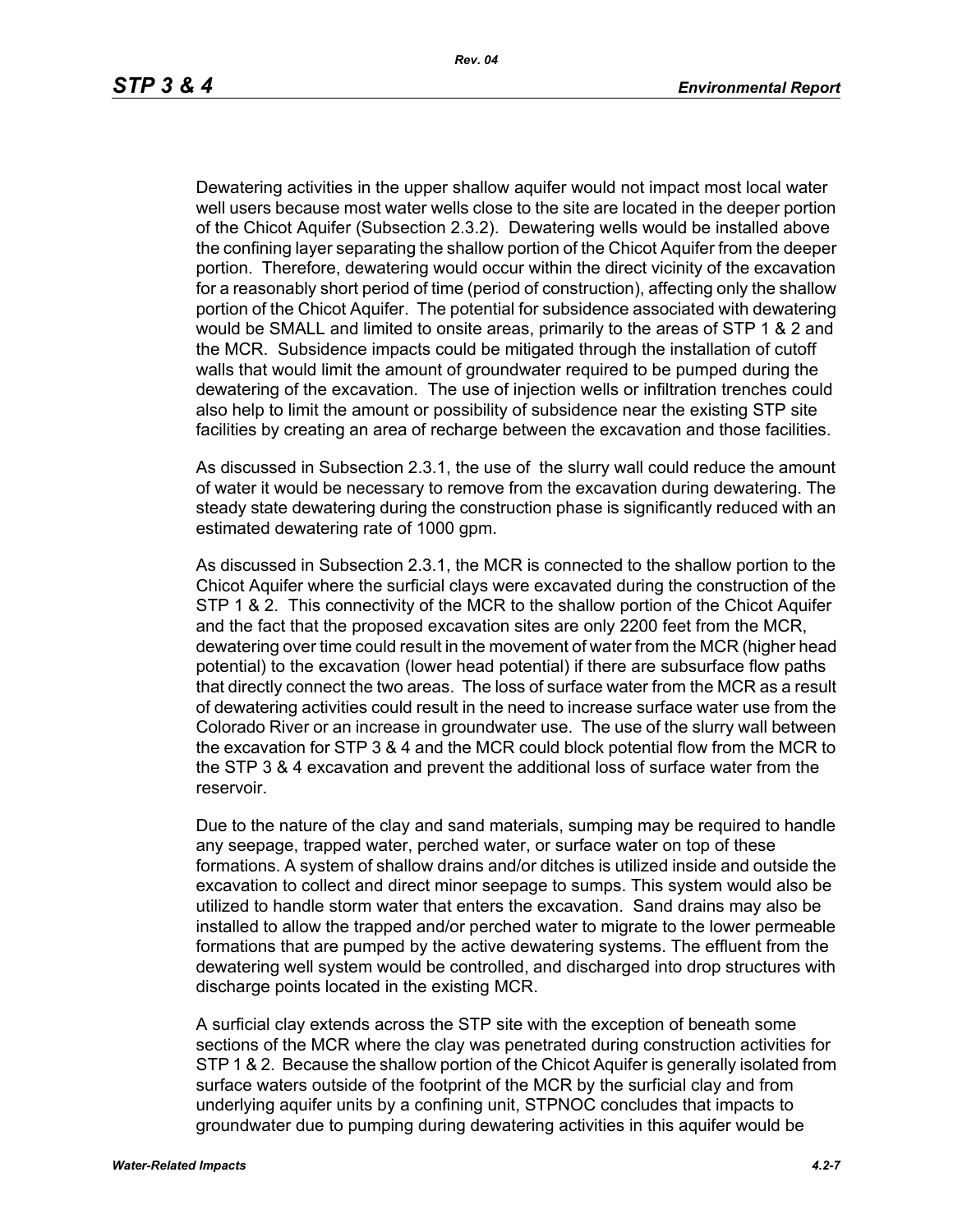limited to the shallow portion of the Chicot Aquifer. Impacts on surface water hydrology from dewatering activities with the possible exception of the MCR would be SMALL and would not warrant additional mitigation.

Compacted materials added to the excavation as part of the backfill process and the presence of the new units would alter the groundwater flow paths in the vicinity of STP 3 & 4 foundations. However, these impacts would be localized to the STP site in the area of construction. When the slurry wall is installed prior to construction, flow patterns within the shallow portion of the Chicot Aquifer on the STP site would also be altered. These impacts would be limited to areas of construction within the STP site boundary and would have no impact on surface water hydrology. STPNOC has developed a Dewatering Plan to be used by the construction contractor that contains detailed information on dewatering and water disposal activities and possible mitigation measures for the STP 3 & 4 site. Once dewatering operations cease, the affected potentiometric surface at the site is expected to return to pre-construction levels. Therefore, STPNOC concludes impacts to the shallow groundwater aquifer from dewatering activities would primarily be localized to the STP site and would be SMALL, and would not warrant mitigation other than as mentioned above or required by existing or required permits.

#### **4.2.2 Water Use Impacts**

Because of the presence of existing groundwater production wells (Figure 2.3.2-7) at the STP site, an evaluation of their production capacity and current use was performed to determine if these wells would produce an adequate supply of water for use during construction. A description of the groundwater underlying the STP site is provided in Subsection 2.3.1.2.2. A description of current groundwater use at STP 1 & 2 isprovided in Subsection 2.3.2.2 and Table 2.9 1. The existing five (5) site groundwater production wells are indicated in Figure 2.3-2. A description of the groundwater underlying the STP site is provided in Subsection 2.3.1.2.2. A description of current groundwater use at STP 1 & 2 is provided in Subsection 2.3.2.2 and Table 3.2-18.

would be used at a peak or approximately 1200 gpm (Subsection 2.3.1.2.6) during construction with normal demands being much less than maximum use. Groundwater would be used during construction for personal consumption and use, concrete batch plant operation, concrete curing, cleanup activities, dust suppression, placement of engineered backfill, and piping hydrotests and flushing (Subsection 2.3.1.2.6). Based on the results of an operating plant (Units 3 and 4) water balance calculation (Reference 4.2-8) and a site groundwater use calculation (Reference 4.2-9), STPNOC has determined that the STP site groundwater operating permit (Reference 4.2-5) limit provides adequate groundwater supply for water uses required for the operation of STP Units 1 and 2 and the construction, initial testing, and operation of STP Units 3 and 4. The permit allows groundwater withdrawals from the five site production wells up to a limit of 9000 acre-feet over the permit term of approximately 3 years. For discussion purposes, this permit limit may be described herein as "approximately 3000 acre-feet/year," recognizing that groundwater withdrawal in a single year may exceed 3000 acre-feet provided that total withdrawals over the permit term do not exceed 9000 acre-feet. As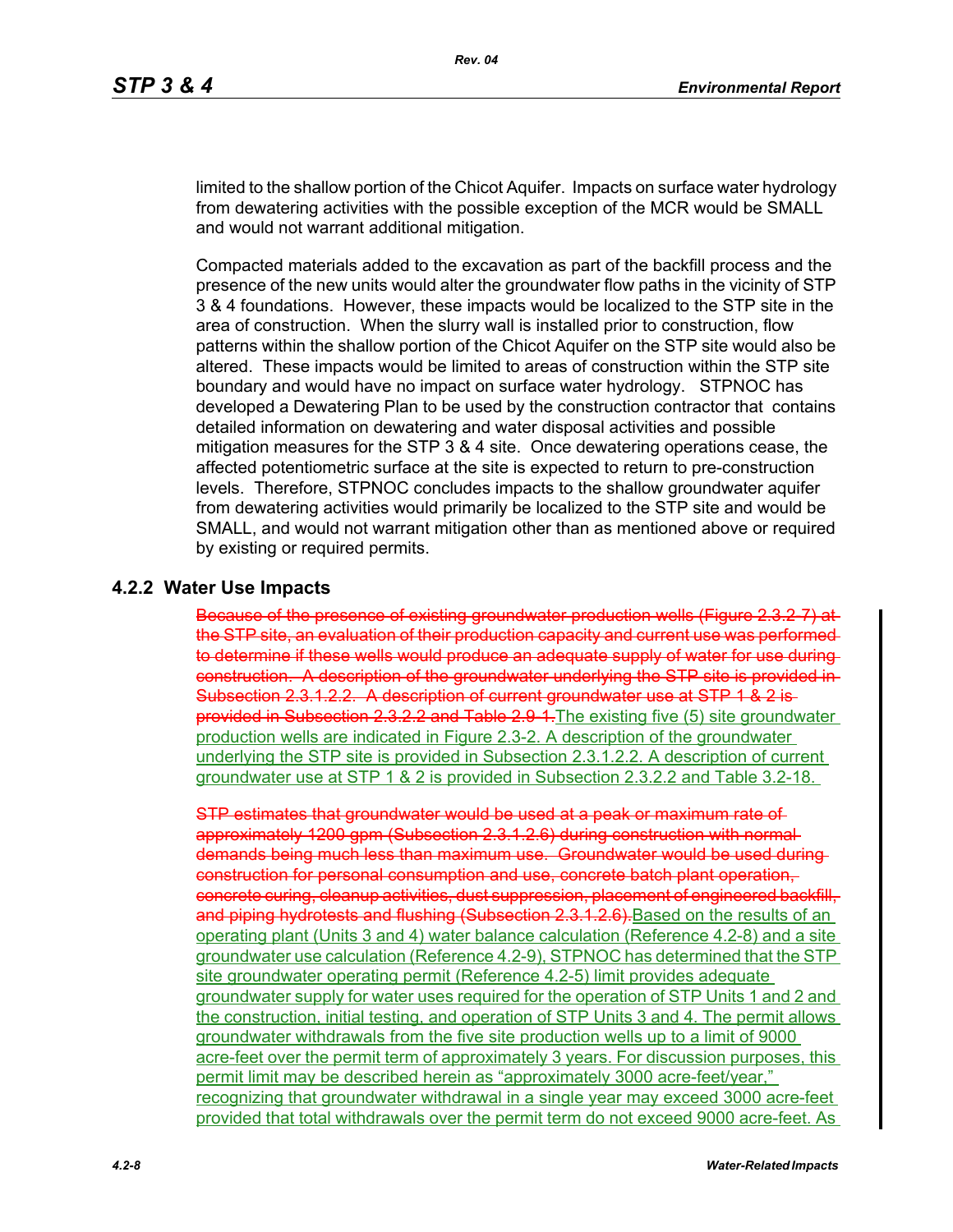a point of reference, if the permit limit were exactly 3000 acre-feet/year (which is not necessarily the case due to slight variances in the permit term with each permit renewal), the equivalent "normalized" withdrawal rate assuming continuous pumping every minute of every day of each year would be approximately 1860 gpm.

As discussed in Subsection 2.3.2, groundwater use at STP from 2001 to 2006 averaged 798 gpm from Well 5, 6, 7, 8, and the NTF well. Based on the STP site's current permitted withdrawal amount of 1860 gpm (3000 acre-feet/year) (Subsection 2.3.2), approximatly 1060 gpm remaining under the site's existing groundwater permit will be available for construction use. STPNOC has determined that under normalconstruction conditions STP 3 & 4 can be built using this amount. STPNOC estimates the remainder of the 1200 gpm demand for construction activities during maximum use conditions could be met by increasing water conservation methods. STPNOC is currently evaluating the possibility of permitting and installing additional groundwater wells at the STP site. The NRC would be notified if additional wells are proposed. Also, STPNOC would submit the necessary well permit applications to the Coastal Plains Groundwater Conservation District (CPGCD) and TCEQ as required for approval. Therefore, CPGCD would be aware of potential impacts to nearby groundwater users. As discussed in Subsection 2.3.2, annual groundwater use for operation of STP Units 1 & 2 from 2001 through 2006 averaged approximately 798 gpm (approximately 1288 acre-feet/year). A small but not insignificant portion of this amount has been diverted to the Main Cooling Reservoir (MCR) as a result of manual operation of the groundwater well pump and header system. With the installation of appropriate automated groundwater well pump and header system controls, this diverted groundwater would be available for construction, initial testing, and operation of Units 3 and 4. However, as documented in the site groundwater use calculation (Reference 4.2-9), it has been determined that even if this water were not available to Units 3 and 4, the existing STP site groundwater operating permit limit provides adequate groundwater supply for water uses required for the operation of STP Units 1 and 2 and the construction, initial testing, and operation of STP Units 3 and 4.

Groundwater would be used during construction and initial testing of STP Units 3 and 4 for personal consumption and use, concrete batch plant operation, concrete curing, cleanup activities, dust suppression, placement of engineered backfill, and piping flushing and hydrostatic tests. Water uses for the construction and initial testing of STP Units 3 and 4 were estimated for each month during the construction period through the commencement of unit operation (Reference 4.2-9). As documented in the site groundwater use calculation (Reference 4.2-9), monthly construction water uses are projected to range from a normalized rate of approximately 10 gpm to approximately 228 gpm. Similarly, monthly water uses associated with initial testing of STP Units 3 and 4 are projected to range from a normalized rate of approximately 47 gpm to approximately 491 gpm.

When evaluating whether the total site groundwater demand can be satisfied by the available groundwater supply, the site groundwater use calculation (Reference 4.2-9) considers the schedule projected for each use, and evaluates the total site groundwater usage at each point in time from the commencement of STP Units 3 and 4 construction until both Units 3 and 4 are in operation (i.e., Units 1, 2, 3 and 4 are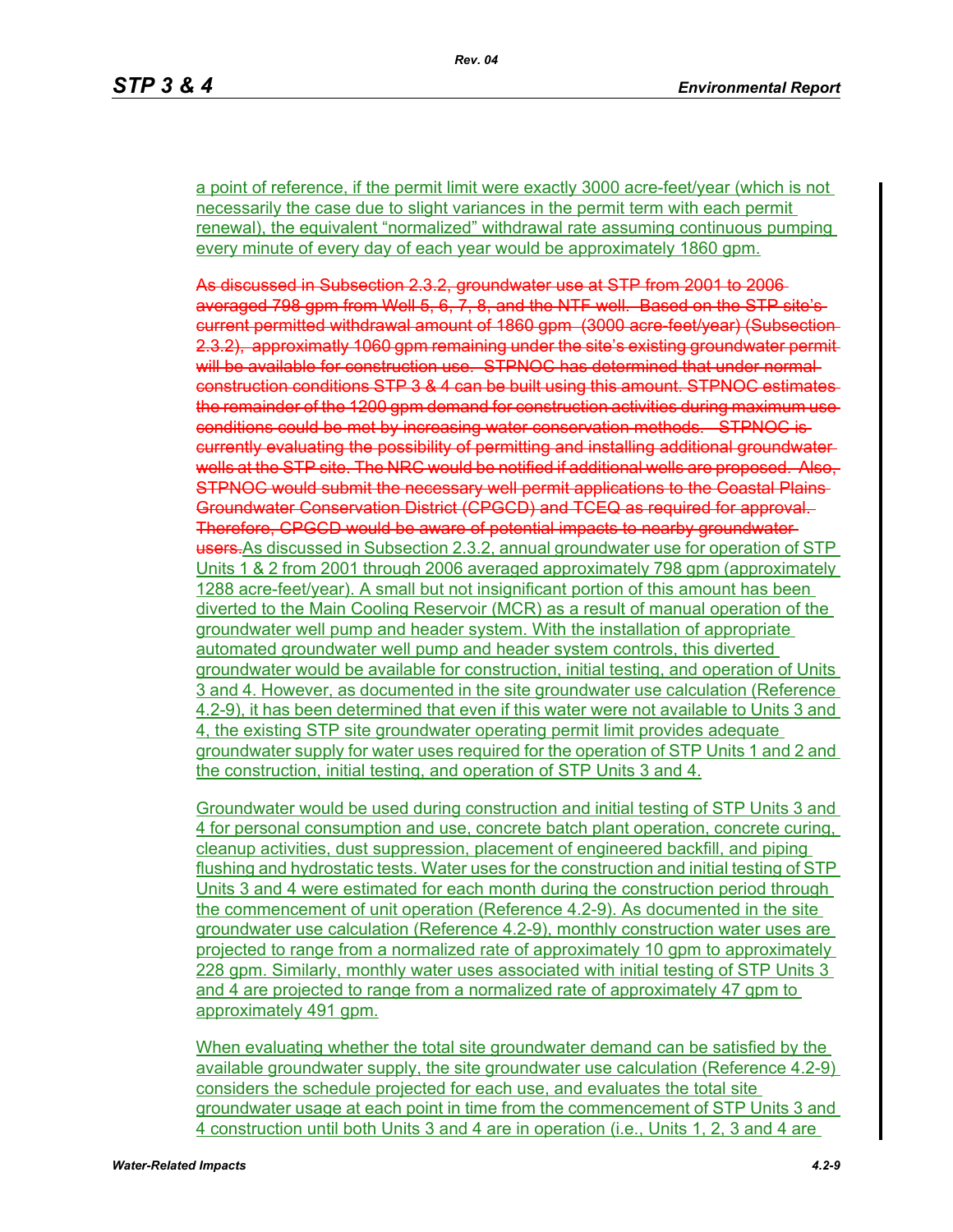operating simultaneously). With consideration for the need to maintain water storage capacity to provide for peak site water demands, this evaluation confirms that total site groundwater demand remains below the existing site groundwater permit limit during construction, initial testing, and operation of STP Units 3 and 4.

As discussed in Section 2.3.2, the design groundwater withdrawal capacity associated with the five site production wells covered by the existing site groundwater operational permit is 1950 gpm. Of the total 1950 gpm design capacity, not more than approximately 1650 gpm is considered to be available based on operating experience and the fact that use of the Nuclear Training Facility (NTF) pump is limited to providing fire protection water for the NTF. Therefore, STPNOC intends to install at least one additional site groundwater well with a design capacity of 500 gpm. As with the existing five site production wells, any new well(s) would be installed to depths within the deep portion of the Chicot Aquifer. As documented in the site groundwater use calculation (Reference 4.2-9), this additional capacity will allow for sufficient groundwater withdrawal to meet water uses required for: (1) operation of STP Units 1 and 2 and the construction, initial testing, and operation of STP Units 3 and 4; and (2) potential temporary capacity reduction as a result of equipment failure/unavailability. Any additional wells would be properly permitted under applicable Coastal Plains Groundwater Conservation District (CPGCD) and TECQ requirements, and would not involve a request for an increase in the existing permit limit.

As discussed in Subsection 2.3.2, STP 1 & 2 currently use water from five groundwaterwells within the deep portion of the Chicot Aquifer the site's five (5) production wells provide water from the deep portion of the Chicot Aquifer (well depths between 600 and 700 feet) for STP Units 1 & 2 operations, the NTF, and for the STP Visitor Center (located within the NTF). STP Units 1 & 2 currently use this water for cooling, condensing, and refrigeration; process and washdown; boiler feed; air-conditioning; sanitary and drinking; and other plant activities. A sixth well located at the east entrance to the STP Unit 1 and 2 site off FM 521 has been plugged and abandoned. An onsite pump test on Well 5 installed to a depth of 700 feet in the deep aquifer portion of the Chicot Aquifer yielded 50,000 gpd/ft (6680 ft $\frac{23}{1}$ day). However, as indicated in Table 2.3.1-16, lower transmissivity values were calculated for Well 6 and Well 7. Therefore, an average transmissivity value of 33,245 gpd/ft (4444 ft $\frac{23}{3}$ day) was used in the calculations. No values for the coefficient of storage was were determined for these wells, so the values used are those for Well 5. The specific capacity of Well 5 was 10 gallons per minute per foot (gpm/ft) of drawdown. The average permeability of the deep aquifer beneath the site was calculated to be 35 ft/day (Reference 4.2-2). The hydrologic parameters for the modeling of potential groundwater use impacts using a confined aquifer scenario for the deeper portion of the Chicot Aquifer are included in Table 4.2-3. Subsection 2.3.1 describes the confining unit separating the shallow portion of the Chicot Aquifer from the deeper portion of the Chicot as being confined. Therefore, the results of using a confined scenario would represent STPNOC's current knowledge of the site conditions.

STP would obtain water for various proposed standard construction uses from the existing deep aquifer zone main water production wells (Wells 5, 6, and 7). Currently, water from the deep aquifer is supplied for STP 1 & 2 operations, the Nuclear Training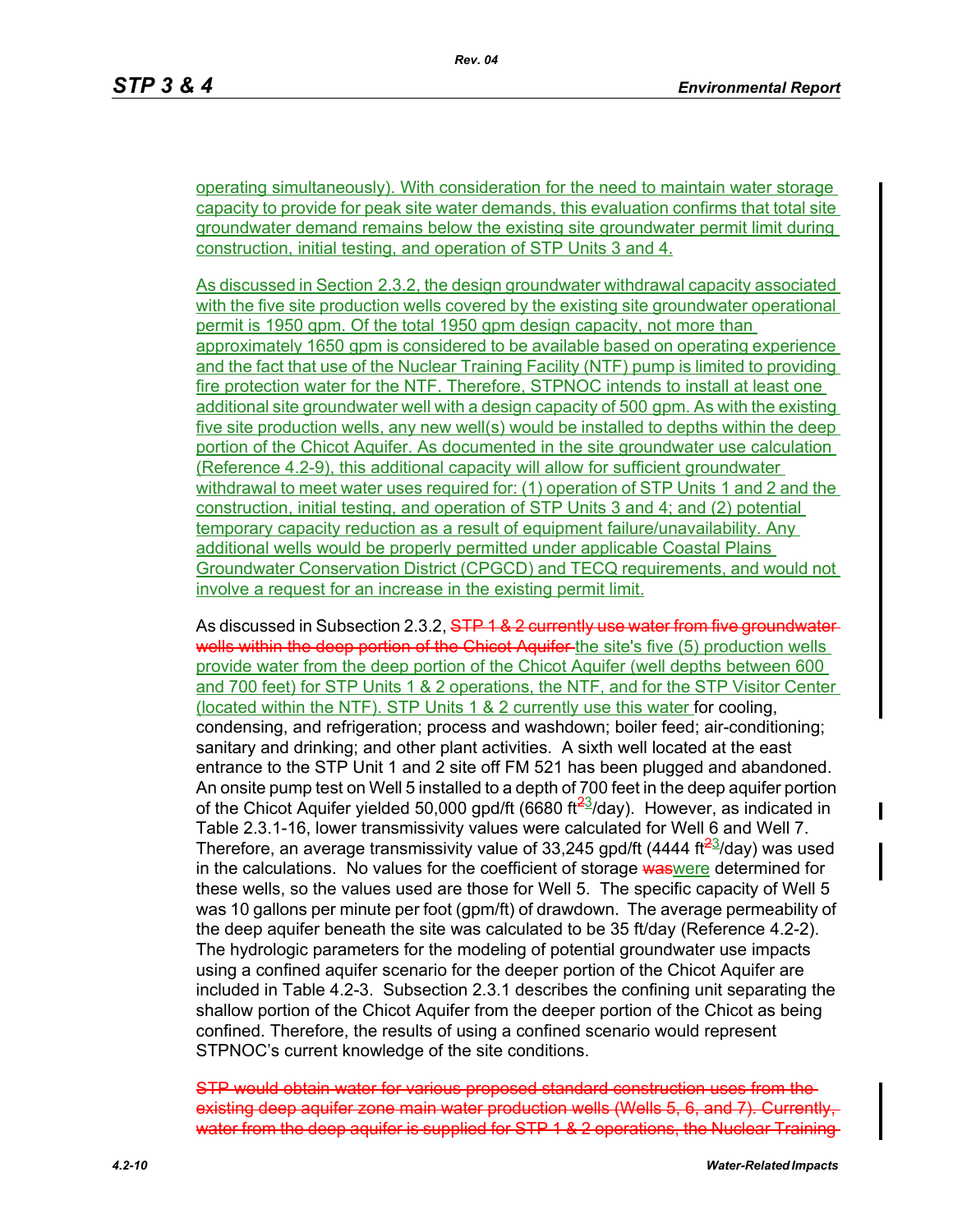Facility, and for the STP Visitor Center (located within the Nuclear Training five of the site's wells installed to a depth of 600 to 700 feet (see Subsection 2.3.2  $2.3.2 - 15$ .

Groundwater use during construction would be in accordance with STPNOC's existing groundwater permit (Reference 4.2-5). The upper shallow aquifer is primarily used for livestock watering and other low-yield requirements. The upper shallow aquifer is isolated from the surface waters by surficial clays and from the lower aquifer units by several confining units. As discussed in Subsection 2.3.2, most well water users near STP do not use the upper shallow aquifer as a source for drinking water because of its low yield. The deep confined aquifer is used as the primary source of water for the region due to higher aquifer yield. Therefore, STPNOC concludes that impacts due to pumping from the STP site's production wells during construction activities to the shallow portion of the Chicot Aquifer would be SMALL and would not warrant mitigation.

The increase in the average groundwater pumping rate to the permitted maximum amount allowed by the CPGCD would allow STPNOC to use existing site wells currently used to supply part of STP 1 & 2's water requirements to also supply the water required during construction activities for STP 3 & 4. As indicated above, construction and initial testing of STP Units 3 & 4 will result in an increase in the average groundwater pumping rate (not to exceed the existing permit limit) as compared to that currently required to supply the needs of STP Units 1 & 2. The wells located in the deeper portion of the Chicot Aquifer were evaluated to determine any potential impact to wells located in the vicinity of the STP site within the same portion of the aquifer. The closest offsite well (Figure 2.3.2-5) in the same aquifer unit from an STP site well is Texas Water Development Board Well 8109702, which is located approximately 1.25 miles (6600 feet) southeast of STP Well 7. However, the CPGCD requires a distance of 2,500 feet to be between wells permitted by the District (Reference 4.2-6). Therefore a distance between the potential wells of 2,500 feet would result in the more conservative model results than 6600 feet. As discussed above, the hydrologic parameters used for the modeling are listed in Table 4.2-3.

### **4.2.2.1 Confined Nonleaky Scenario**

A confined nonleaky scenario would most likely represent actual site conditions. The hydrologic parameters used in support of a confined nonleaky aquifer scenario are included in Table 4.2-3. The Theis non-equilibrium well equations (Reference 4.2-7) for a confined non-leaky scenario are as follows:

 $s = [Q/4(3.14)T](W(u))$   $u = r<sup>2</sup>S/4Tt$ 

where:

| s = drawdown (ft)                        | T = transmissivity, $\text{ft}^2/\text{day}$ |
|------------------------------------------|----------------------------------------------|
| $Q =$ pumping rate, ft <sup>3</sup> /day | $t =$ time since pumping started, days       |

*Water-Related Impacts 4.2-11*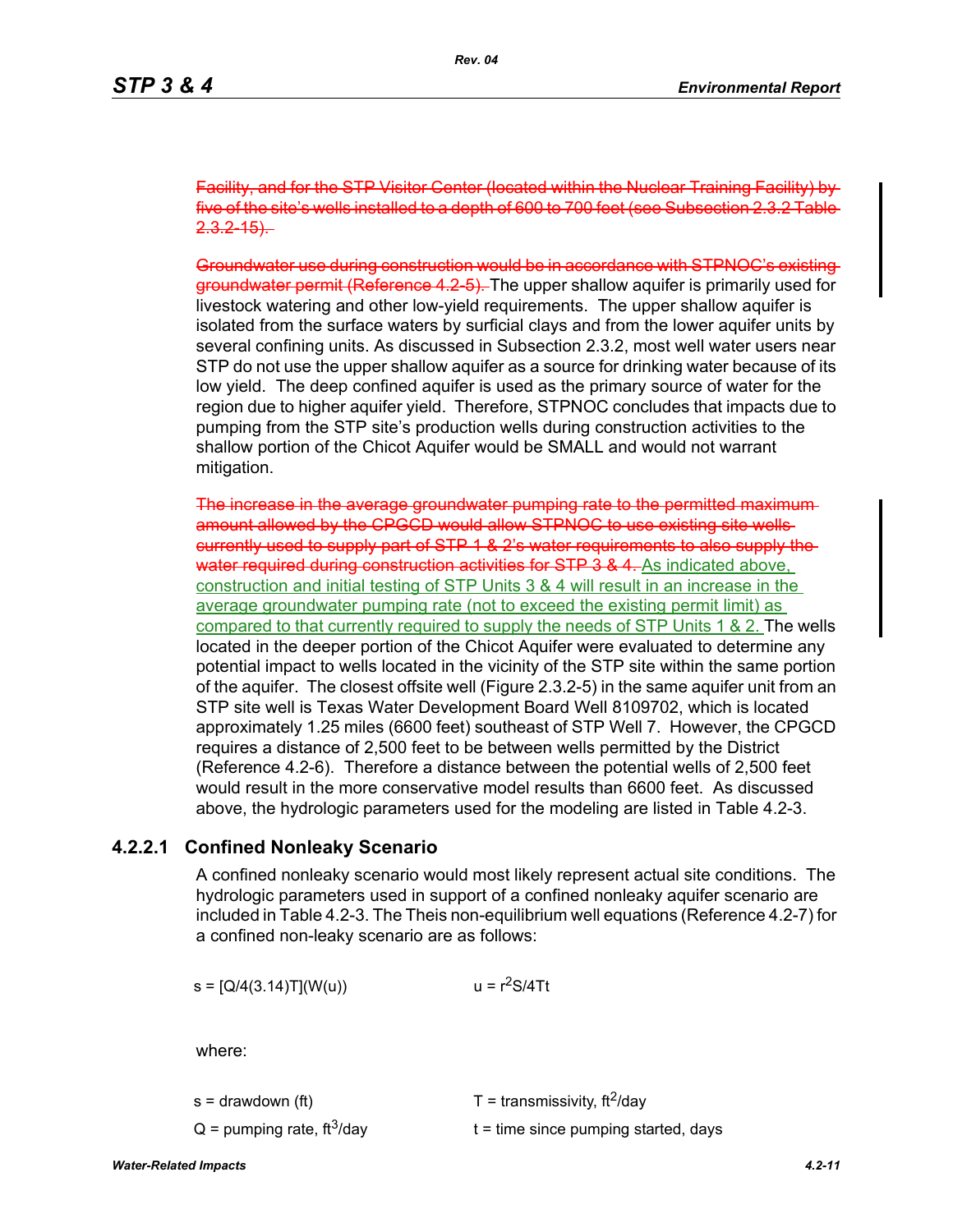$S =$  coefficient of storage  $W(u) =$  Theis well function

r = distance to pumping well, ft

The assumptions made were that the aquifer is homogeneous, isotropic, of uniform thickness, and of infinite aerial extent. The assumptions also include that the potentiometric surface prior to pumping is horizontal; the well is pumped at a constant discharge rate; the well is fully penetrating and flow is horizontal; the well diameter is infinitesimal so that storage within the well can be neglected; and water from storage is discharged instantaneously with decline of head. The results of the confined nonleaky scenario model indicated that drawdown of the deeper portion of the Chicot Aquifer potentiometric surface at a distance of 2500 feet from any STP site well based on an average pumping rate of 798 gpm after a period of 27 years (9855 days), which is the operational period of STP 1 & 2 to beginning of construction, would result in a drawdown of 27 to 30 feet. During the construction period [7 years (2555 days)] for STP 3 & 4, the drawdown associated only with the construction activities and a pumping rate of 1062 gpm is 32 to 36 feet. During the period of overlap of the current operational water use and the amount of water projected to be used during construction of STP 3 & 4 over the length of construction activities, the drawdown of the potentiometric surface of the Chicot Aquifer was determined to be 55 to 63 feet (pumping rate of 1860 gpm, which, as detailed in Subsection 4.2.2, is a conservative normalized approximation of the current permitted valuelimit) at 2,500 feet from the pumping well.

In reality, as with the confined non-leaky scenario, under the confined non-leakyscenario, the actual withdrawal resulting from the pumping of any STP site well a distance of 2,500 feet away would be similar to the drawdown that could be generated under current operating conditions based on design yields and assuming that the wells pumped are pumped in a manner such that no two adjacent wells are ever pumped at the same time to prevent coalescing drawdowns. The drawdown at a distance 2,500 feet from any STP site well for the 500 gpm design yield during the projected 40-year operating period of STP 1 & 2 is 18 to 20 feet.

STPNOC concludes that impacts due to increased pumping during construction activities to the deeper portion of the Chicot Aquifer would be SMALL and would not warrant mitigation. A reduction in drawdown potential could be obtained by the permitting of additional production wells within the same aquifer sequence that wouldbe used to supply groundwater during construction. This would allow STP to decrease the actual pumping rate at each well location, thereby spreading out the potential drawdown impacts across the STP site and reducing the effect each of the individual wells would have on offsite well locations while pumping within the current permitted rate of 1860 gpm (3000 acre-feet per year).

 $\blacksquare$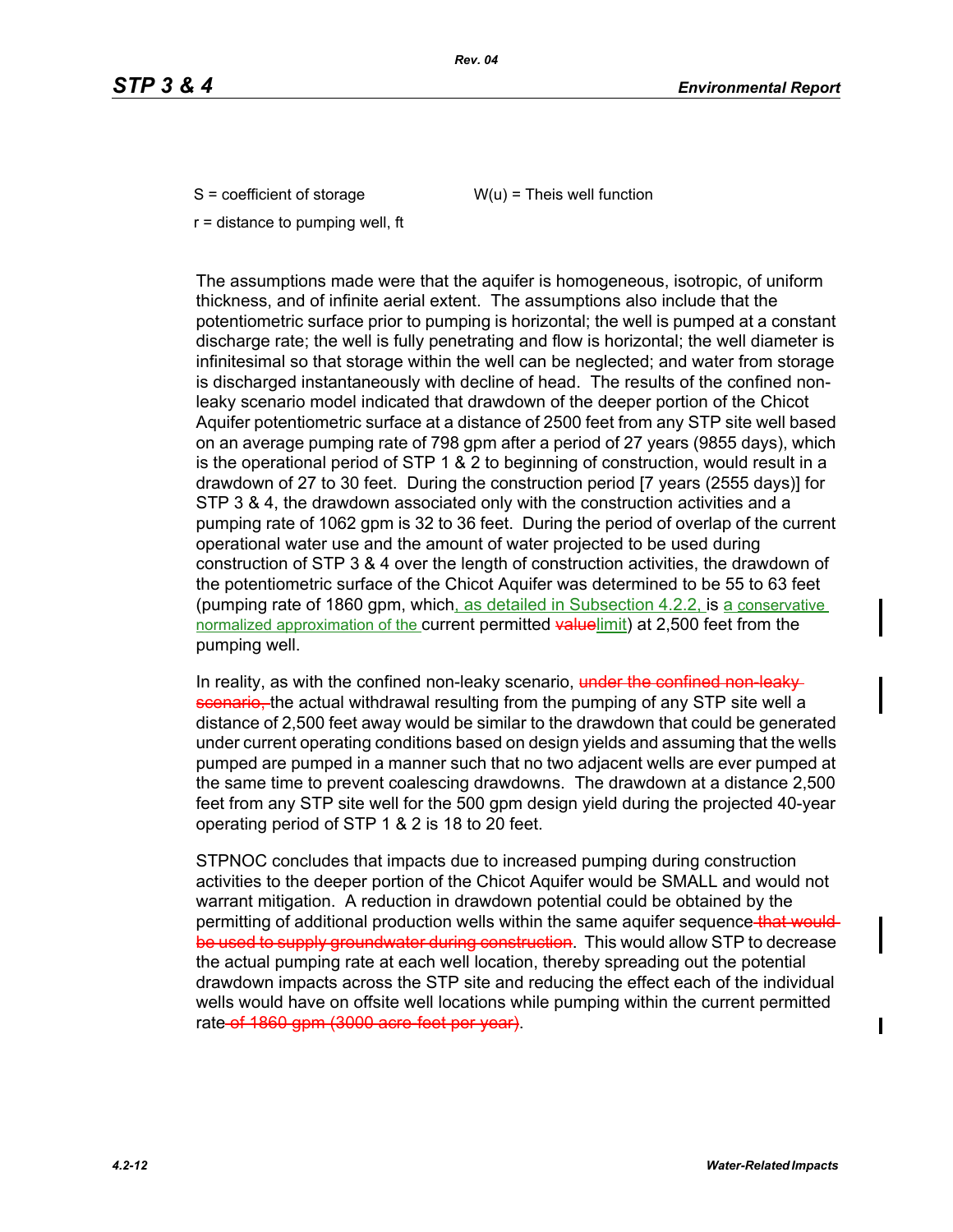# **4.2.3 Water Quality Impacts**

# **4.2.3.1 Surface Water**

Impacts to surface water quality can occur as the result of chemical spills and soil erosion due to ground disturbance during construction. Potential impacts from the modification or construction of new replacement transmission towers along the STP to Hillje right-of-way would result in soil disturbance which would increase the potential impacts to surface water from sedimentation. Based on observation of aerial photographs, buffers of vegetated land that lie between the transmission towers to be modified or constructed and nearby surface water features would reduce the likelihood of any impacts due to sedimentation resulting from construction activities. STPNOC anticipates that modifications/construction along the transmission right-of-way would occur in accordance with all applicable regulations (Section 1.2, Tables 1.2-1 through 1.2-4) and best management practices to further reduce the potential impact, including erosion control measures that may include the use of silt fences and sediment retention basins to prevent storm water from carrying soil into down-gradient water bodies.

Any contaminants (e.g., diesel fuel, hydraulic fluid, antifreeze, or lubricants) spilled during construction activities and not controlled by spill control measures could also affect surface water quality. Any minor spills of potential contaminants, including diesel fuel, hydraulic fluid, or lubricants during construction of the project, would be remediated quickly in accordance with the STP Construction SWPPP. Therefore, impacts to water quality would be considered SMALL and would not warrant additional mitigation.

Due to the relatively flat topography of the STP site, erosional impact to onsite land surfaces would be SMALL. Little Robbins Slough and Kelly Lake receive surface water from the northern portion of the STP site via surface flow from STP site drainage features and could therefore be impacted by site disturbance activities in the vicinity of STP 3 & 4 and the heavy-haul road. Direct impacts to the Colorado River from the construction activities at STP 3 & 4 are less likely because of the distance (approximately 3 miles) between the construction site and the waterway. Based on observation of aerial photographs, buffers of vegetated land that lie between the construction site and nearby surface water features would reduce the likelihood of any impacts due to sedimentation resulting from construction activities. STPNOC would plan and carry out road building and other project construction activities in accordance with all applicable regulations (Section 1.2, Tables 1.2-1 through 1.2-4) and best management practices including erosion-control measures that may include silt fences and sediment retention basins to prevent storm water from carrying soil into downgradient water bodies.

Because the STP 3 & 4 site slated to be disturbed for facilities and supporting infrastructure is more than 5 acres, STPNOC would, in compliance with the TCEQ TPDES Construction Storm Water Program, do the following:

**Submit a Notice of Intent to obtain coverage under the TCEQ General Permit** Number TX150000 Relating to Discharges from Construction Activities.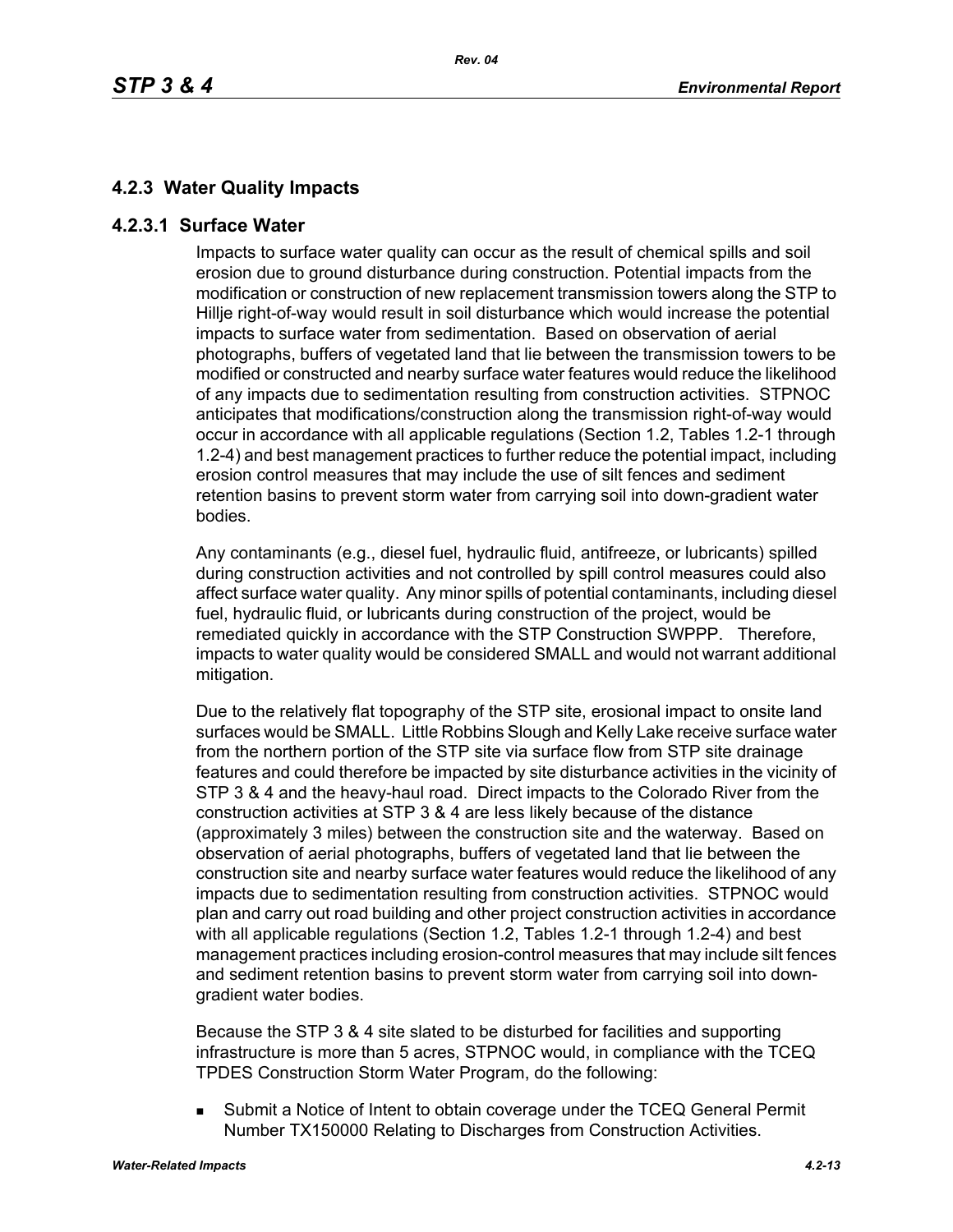- Develop a SWPPP.
- Implement best management practices, including structural and operation controls to prevent the movement of pollutants (including sediments) into wetlands and water bodies via storm water runoff.

Based on the fact that any ground-disturbing activities would be permitted and overseen by state regulators, and guided by an approved SWPPP, STPNOC believes any impacts to surface water during the construction phase would be SMALL and would not warrant mitigation beyond those best practices mentioned above and any additional requirements required by permitting agencies.

# **4.2.3.2 Groundwater**

The shallow aquifer beneath the plant and the STP to Hillje transmission right-of-way is under confined conditions resulting from the overlying surficial clay material and the underlying confining unit that separates the shallow confined aquifer from the deep aquifer located within the Beaumont Formation. The groundwater at the STP site and in the vicinity of the STP site is replenished by natural precipitation that percolates to the water table and then moves laterally to the closest interceptor stream, the Colorado River. As a consequence, any contaminants (e.g., diesel fuel, hydraulic fluid, antifreeze, or lubricants) spilled during construction and not controlled by spill control measures may affect only the shallow aquifer and would ultimately move to surface water bodies where they could be intercepted.

Any minor spills of diesel fuel, hydraulic fluid, or lubricants during construction of the project would be remediated quickly in accordance with the construction SWPP.

None of the planned construction activities has the potential to affect the deep, confined aquifers. In the unlikely event small amounts of contaminants escape into the environment, they would have only a small, localized, temporary impact on the shallow confined aquifer. STPNOC believes that any impacts to groundwater quality would be SMALL and would not warrant mitigation beyond those described in this section or required by permit.

## **4.2.4 References**

- 4.2-1 STPEGS Updated Final Safety Analysis Report for Units 1 & 2, Revision 13, May 2006.
- 4.2-2 "Final Environmental Statement related to the Operation of STP 1 & 2," NRC (Nuclear Regulatory Commission) August 1986.
- 4.2-3 "Rapid Bioassessment Initial Report," ENSR (ENSR Corporation), South Texas Project Electric Generating Station, Prepared for STP Nuclear Operating Company, Wadsworth, Texas, May 2007.
- 4.2-4 "Ecological Survey Report Unit 3 and 4 Licensing Project," ENSR, South Texas Project Electric Generating Station, Prepared for STP Nuclear Operating Company, Wadsworth, Texas, March 2007.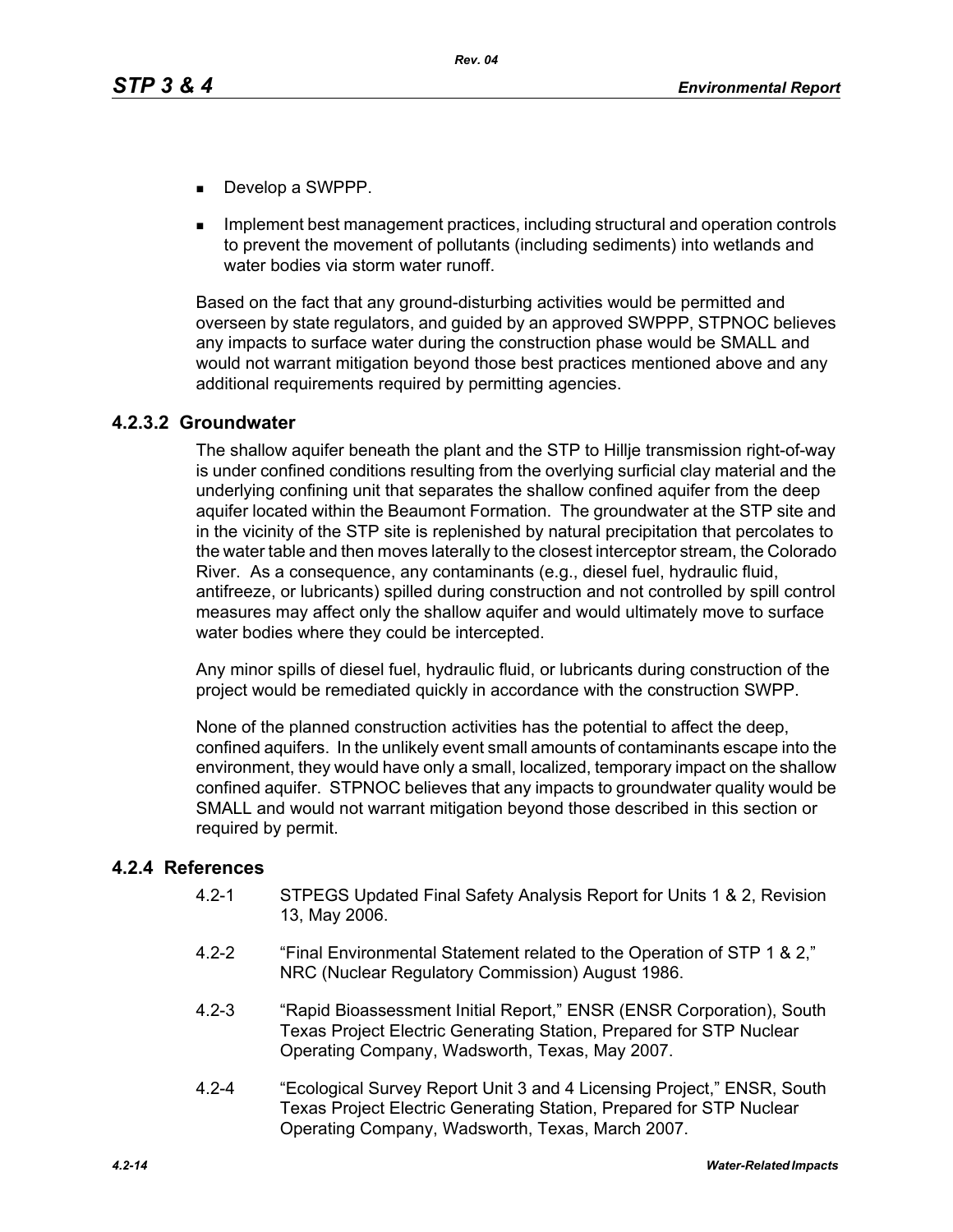| $4.2 - 5$ | Operating Permit, STP Nuclear Operating Company, Historical User<br>Permit No. OP-04122805, Coastal Plains Groundwater Conservation<br>District, March 2005. |
|-----------|--------------------------------------------------------------------------------------------------------------------------------------------------------------|
| $4.2 - 6$ | CPGCD (Coastal Plains Groundwater Conservation District) 2004, Rules of<br>the Coastal Plains Groundwater Conservation District, adopted May 25.             |
| $4.2 - 7$ | "Groundwater and Wells," Fletcher G. Driscoll, 2 <sup>nd</sup> Edition, Johnson<br>Filtration Systems Inc., St. Paul, Minnesota, 1989.                       |
| $4.2 - 8$ | "Plant Water Balance," Fluor Nuclear Power Calculation<br>No. U7-SITE-G-CALC-DESN-2001.                                                                      |

4.2-9 "Site Groundwater Use for Construction, Initial Testing, Startup, and Operations," Fluor Nuclear Power Calculation No. U7-SITE-G-CALC-DESN-2002.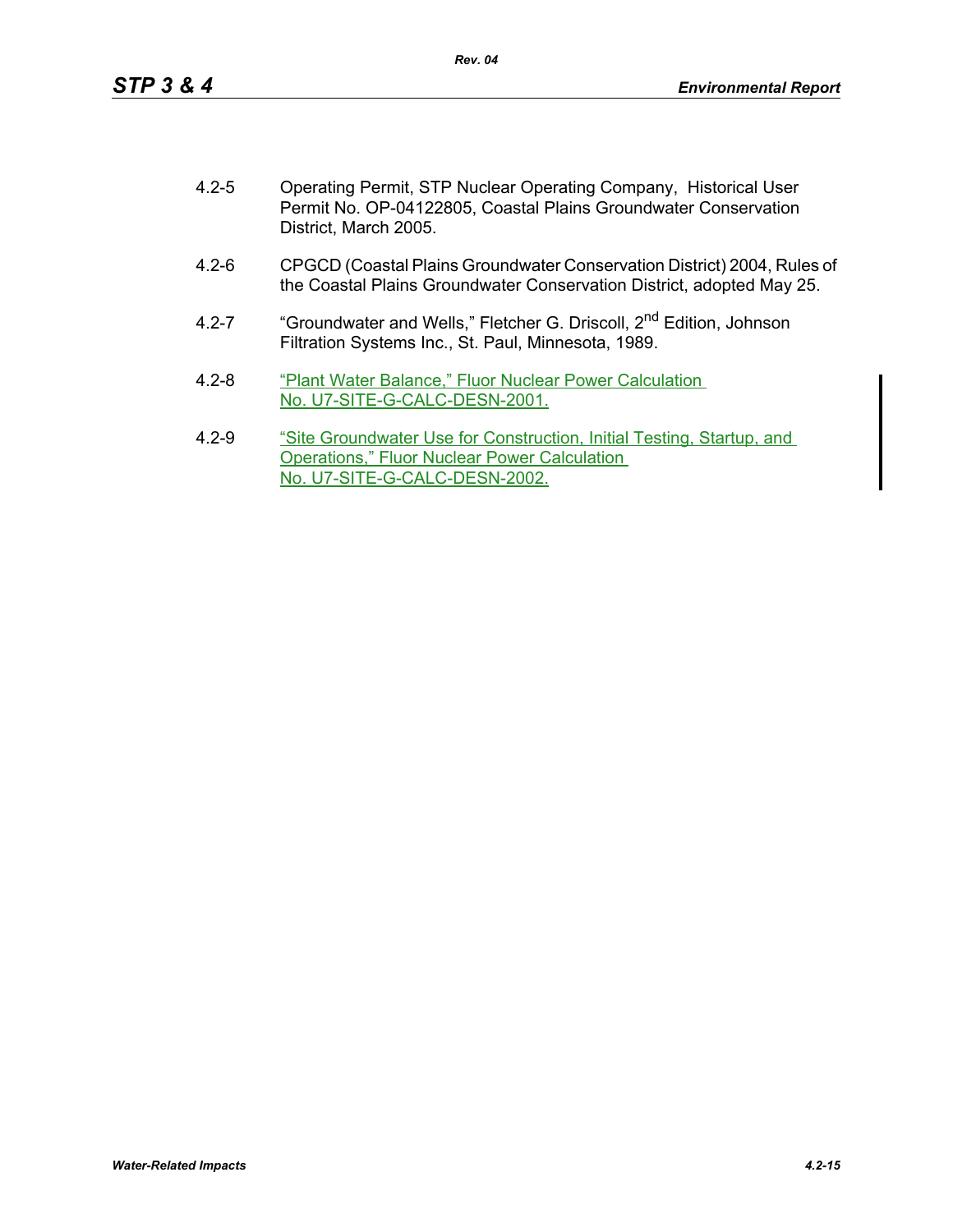| Table 4.2-T EStimated Dewatering Drawdown and Subsidence |                                                        |                                         |                                           |  |  |
|----------------------------------------------------------|--------------------------------------------------------|-----------------------------------------|-------------------------------------------|--|--|
| Location                                                 | <b>Distance from STP Proposed</b><br><b>Excavation</b> | Drawdown at<br><b>Location Facility</b> | Subsidence at<br><b>Location Facility</b> |  |  |
| MCR Dike                                                 | 2200 ft from STP 3 & 4                                 | $< 0.1$ to 10 ft                        | $< 0.01$ to 0.08 ft                       |  |  |
| STP Unit 1                                               | 1800 ft from STP 3 & 4                                 | $< 0.1$ to 19 ft                        | $<$ 0.01 to 0.15 ft                       |  |  |
| STP Unit 2                                               | 2250 ft from STP 3 & 4                                 | $0.1$ to 9 ft                           | $< 0.01$ to 0.07 ft                       |  |  |

# **Table 4.2-1 Estimated Dewatering Drawdown and Subsidence**

| Table 4.2-2 Pump Test Data STP 1 & 2 Shallow Aquifer |
|------------------------------------------------------|
| <b>Portion of the Chicot Aquifer</b>                 |

|                          | <b>Test Depth</b> | Transmissivity | <b>Permeability</b> |                    | <b>Storage</b> |
|--------------------------|-------------------|----------------|---------------------|--------------------|----------------|
| (ft)<br><b>Pump Test</b> | (gpd/ft)          | gpd/ft         | cm/sec              | <b>Coefficient</b> |                |
|                          | 60-140            | 33,000         | 410                 | 0.0200             | 0.00071        |
| 2                        | 59-83             | 13,000         | 600                 | 0.0280             | 0.00045        |
| 3                        | $20 - 43$         | 1,100          | 65                  | 0.0030             | 0.00170        |
| 4                        | $30 - 45$         | 10,500         | 420                 | 0.0200             | 0.00070        |

Source: Reference 4.2-2, Table 2.4.13-3